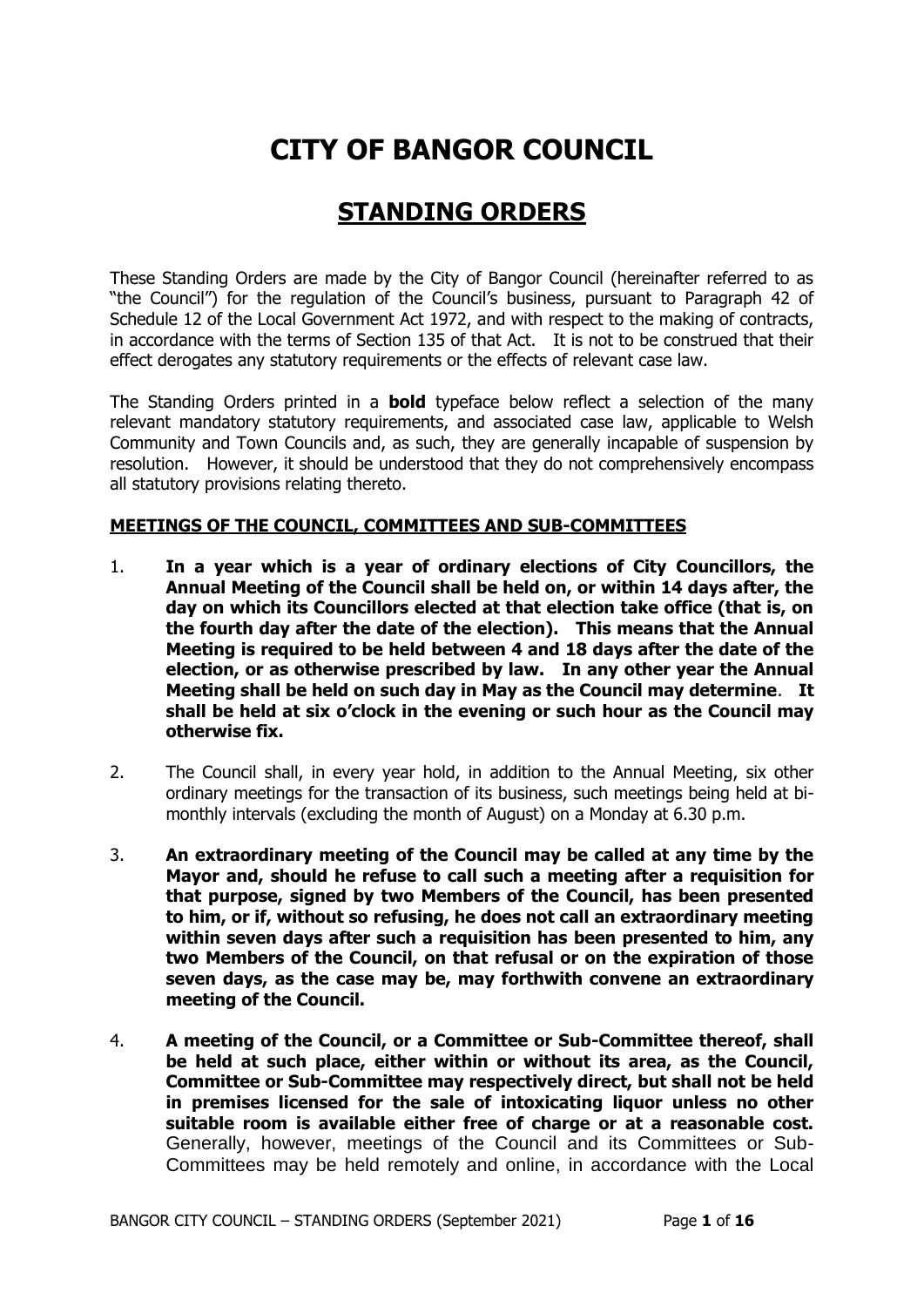Government and Elections (Wales) Act 2021 and the requirement to make and publish arrangements for multi-location attendance at meetings. Should circumstances allow, the Annual Council Meeting will be held in Penrhyn Hall, and the Council may convene other meetings in Penrhyn Hall as part of a multi-location attendance offering that includes online provision.

#### 5. **Three clear days at least before a meeting of the Council or a Committee of the Council -**

- **(a) notice of the time and place of the intended meeting shall be fixed in some conspicuous place in the City and, where the meeting is called by Members of the Council, the notice shall be signed by those Members and shall specify the business proposed to be transacted at the meeting; and**
- **(b) a summons to attend the meeting, confirming the time, specifying the business proposed to be transacted at the meeting and signed by the Proper Officer of the Council, shall be left at or sent by post to the usual place of residence of every Member of the Council OR sent to a Member by email provided it contains the electronic signature and title of the Proper Officer.** Otherwise than as referred to elsewhere in these Standing Orders, no decision shall be taken on any matter other than in respect of items of business specified on the summons.
- **(c) Want of service of such summons as is referred to in 5(b) above on any Member of the Council shall not affect the validity of the meeting.**
- 6. **Meetings of the Council and its Committees and Sub-Committees shall be held and conducted strictly in accordance with the requirements of law** and these Standing Orders. Smoking shall not be permitted at any such meetings.

# **APPOINTMENT OF COMMITTEES AND SUB-COMMITTEES**

- 7. The Council, for the purpose of discharging any of its functions or advising it on any matter relating thereto, may appoint one or more Committees comprising Members of the Council and, if it so wishes, including persons who are not members thereof, but the latter shall not be permitted voting rights thereon and shall not be elected to preside thereat**.**
- 8. A Committee appointed in accordance with Standing Order 7 above for the purpose of discharging any of the Council's function or advising it on any matter relating thereto, unless the Council otherwise directs, may appoint one or more Sub-Committees comprising members of the Committee and persons who are not members thereof, but the latter shall not be permitted voting rights thereon and shall not be elected to preside thereat.
- 9. Unless the Council otherwise directs, any Committee appointed in accordance with Standing Order 7 above and any Sub-Committees appointed in accordance with Standing Order 8 above shall respectively elect its own Chairman. If, in the event of a tie in the course of electing that Chairman (when an equal number of votes is cast for each nominee) the situation shall be resolved through the drawing of lots.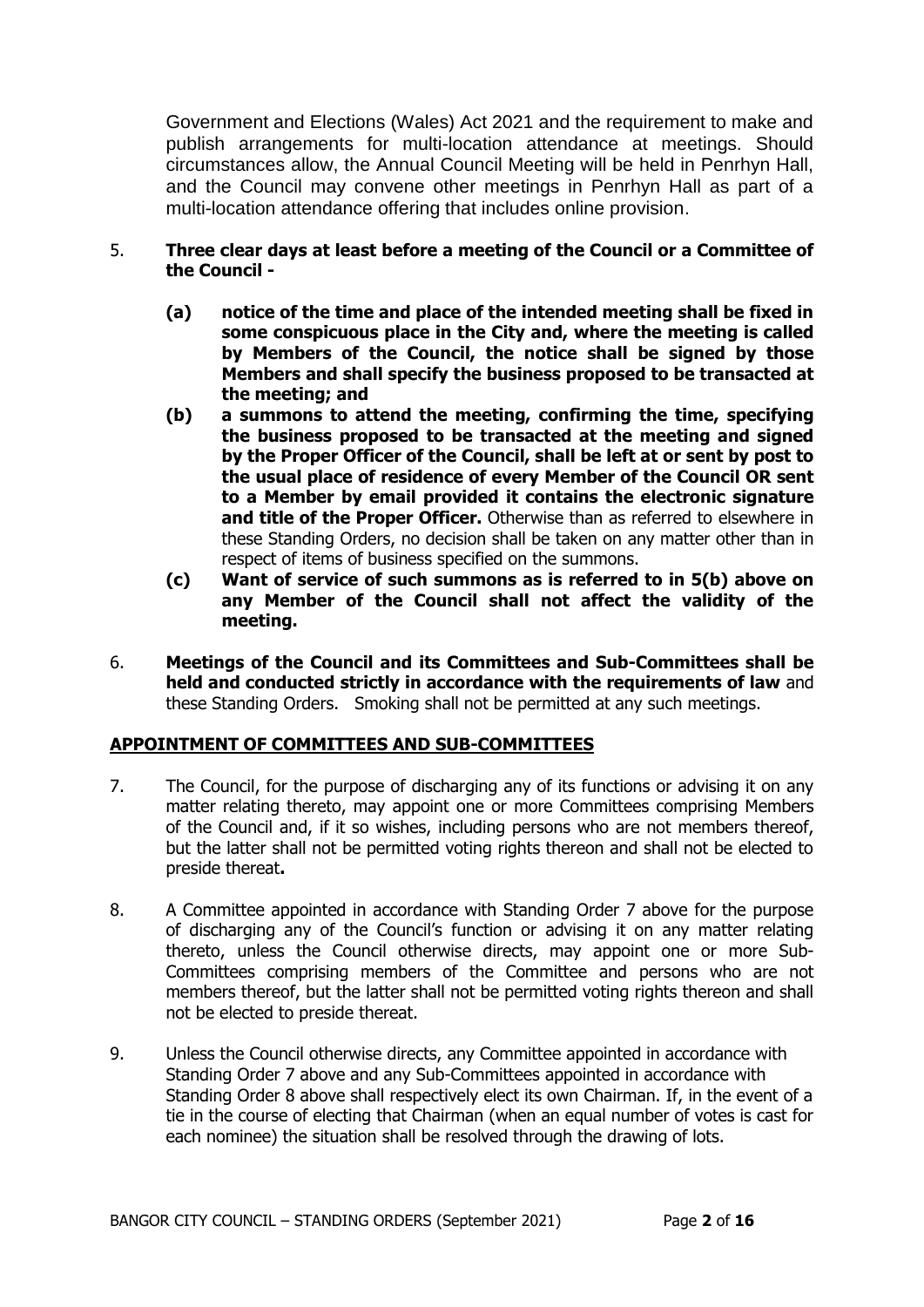- 10. A Committee or Sub-Committee shall report back respectively to the Council or Committee appointing it on its decisions taken in accordance with any functional power delegated to it and/or recommendations/observations on any matter relevant to its terms of reference.
- 11. The Council:
	- (a) Shall not appoint any member of a Committee so as to hold office later than the next annual meeting of the Council
	- (b) May at any time dissolve a Committee or alter its membership
	- (c) Membership of Committees shall be less than the total Council membership

# **CONSTITUTION OF COMMITTEES**

12. The following Committees shall be the Standing Committees of the Council and shall consist of the number of Members (exclusive of the Mayor) specified opposite each Committee:

Assets, Resources and Projects Committee – 10 Members

Governance, Staffing and Finance Committee – 10 Members

13. Except where otherwise provided by statute or a scheme made under statutory authority, the Mayor shall be permitted to attend Committee meetings but have no vote on any matter.

#### **ELECTION OF MAYOR**

- 14. **A Mayor shall, at the Council's annual meeting, be elected from among its Members and, unless he resigns or becomes disqualified, shall continue in office until his successor becomes entitled to act as such. (i.e. following his successor's election to that office at the next Annual Meeting of the Council or being elected to fill any casual vacancy for Mayor that may occur sooner).**
- 15. **The Mayor shall, at the annual meeting at which he is elected or re-elected (or at the meeting at which he is elected if filling a casual vacancy in that office), or if the Council at that meeting so permits, before or at a later meeting fixed by the Council, make in the presence of a Member of the Council or of its Proper Officer, and deliver to the Council, a Declaration of Acceptance of Office in a form prescribed by an Order made by the National Assembly for Wales and, if he fails to do so, his office of Mayor shall thereupon become vacant. If present at any meeting of the Council, the Mayor shall preside thereat.**
- 16. **The person presiding at the time of election of Mayor shall be disqualified from being a candidate for re-election to that office if he continues so to preside. Therefore, a person presiding who is a candidate for election thereto, (e.g. an outgoing Mayor wishing to be re-elected) shall be required to vacate the chair and leave the meeting prior to his name being formally proposed as a candidate.**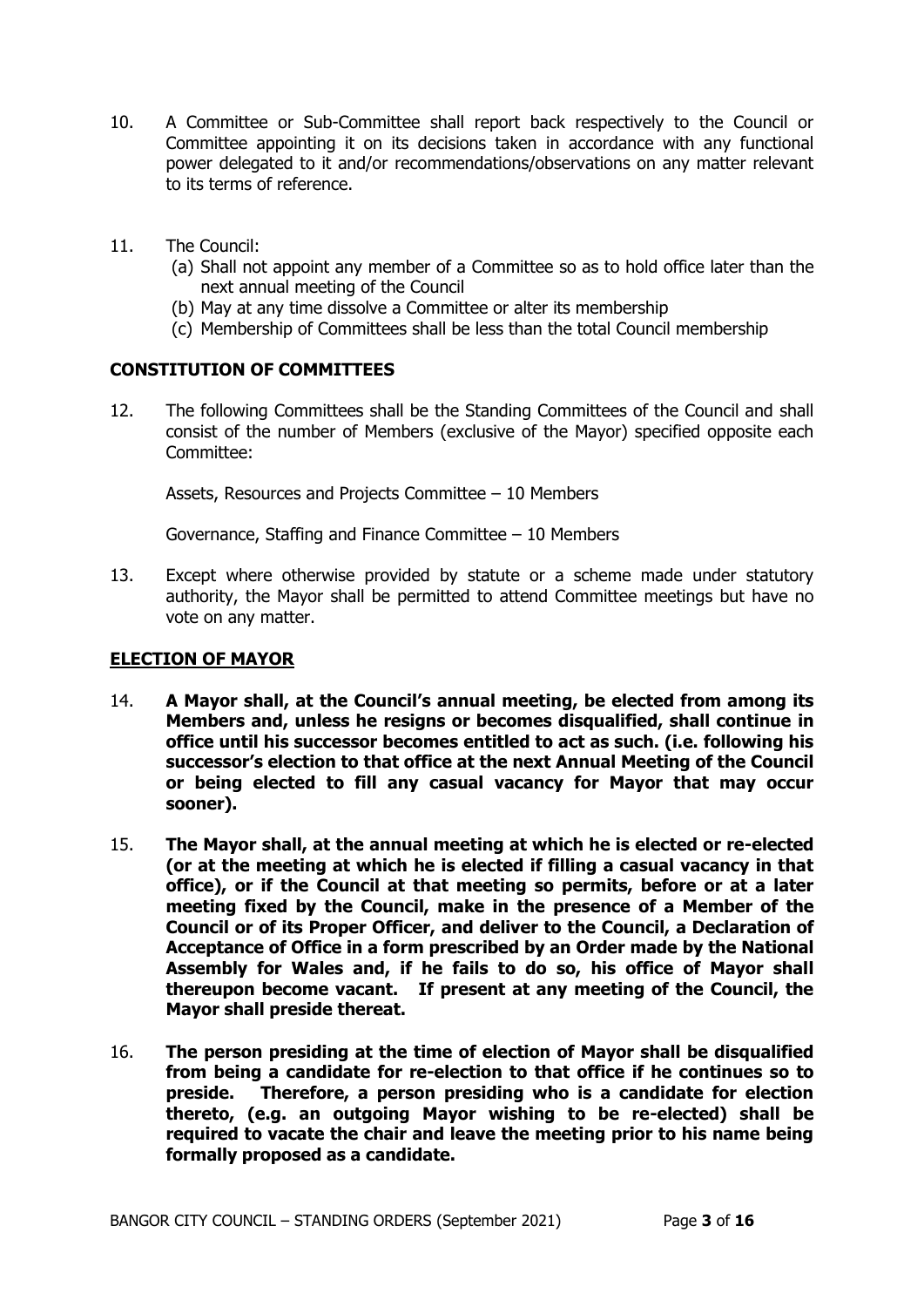17. **In the case of an equality of votes in the election of Mayor, the person presiding at the meeting shall give a casting vote in addition to any other vote he may have. The person shall have voted on the proposal to have his casting vote.**

# **APPOINTMENT OF DEPUTY MAYOR**

18. A Deputy Mayor shall be appointed annually by the Council from among its Members and, should such an appointment be made, **shall hold office until immediately after the election of a Mayor at the next Annual Meeting of the Council, unless he should resign or become disqualified beforehand. In the absence of the Mayor at a meeting of the Council, the Deputy Mayor shall preside thereat but in the absence of both Mayor and Deputy Mayor, such Councillor as the Members of the Council present shall choose, shall preside.**

#### **CHAIRMAN OF MEETING**

19. **The Deputy Mayor or Councillor presiding at a meeting of the Council shall be empowered to exercise all the powers and duties of the office of Mayor in relation to the conduct of the meeting**, including the right to exercise a second or casting vote, but shall not purport to exercise any of the functional executive powers or responsibilities of, or on behalf of, the Council.

#### **DECLARATION OF ACCEPTANCE OF OFFICE OF CITY COUNCILLOR**

20. **A person elected or re-elected to the office of City Councillor shall, before or at the first meeting of the Council after his election (or in the case of cooption to that office, at the meeting at which he is so co-opted), or if the Council at that meeting so permits, before or at a later meeting fixed by the Council, make in the presence of a member of the Council or the Proper Officer of the Council and deliver to the Council a Declaration of Acceptance of Office in a form prescribed by an Order made by the National Assembly for Wales (incorporating an undertaking by the declarant that, in performing his functions, he will observe the Council's Code of Conduct for the time being adopted), and if he fails to do so his office as City Councillor shall thereupon become vacant.**

#### **AGENDAS FOR MEETINGS OF THE COUNCIL AND COMMITTEES AND ORDER OF BUSINESS**

21. Except as otherwise provided by these Standing Orders or by statute, no item of business or motion shall be included in the agenda for a meeting of the Council, or any of its Committees, or discussed thereat, unless it has been placed upon the agenda by the Town Clerk, or by a Member of the Council, subject in the latter case to notice thereof being given to the Clerk in writing not later than seven clear days prior to the date of the meeting. The Town Clerk shall place upon the agenda for any such meeting all items of business or motions where notice is given as aforesaid.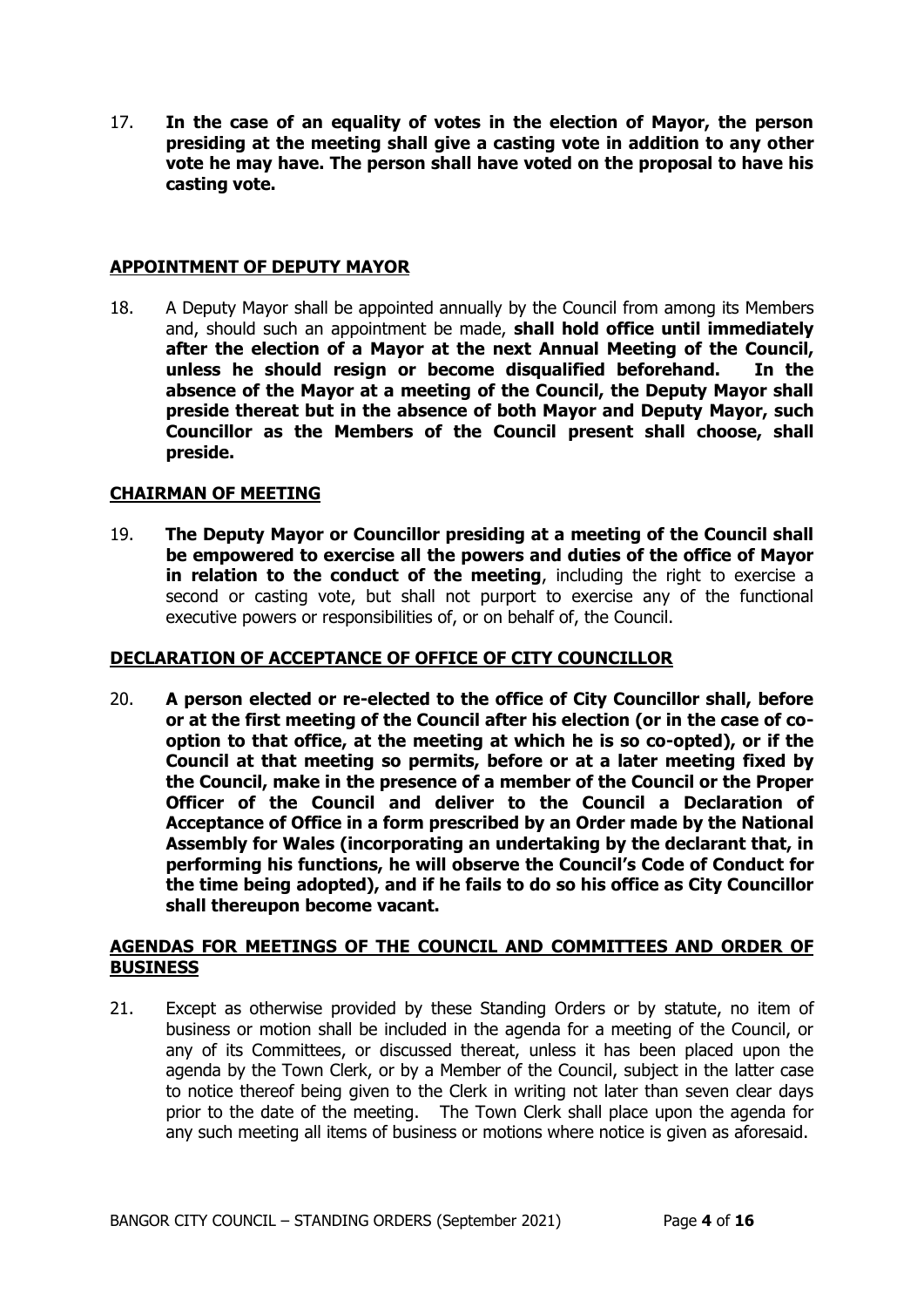- 22. Subject to any relevant statutory requirement and to provisions contained elsewhere in these Standing Orders, including for varying the order of business, the business of any meeting of the Council (other than its Annual Meeting) shall be transacted in the following order: -
	- (a) To elect a Member to preside in the absence of the Mayor and Deputy Mayor.
	- (b) To receive any apology for absence from the meeting of any Councillor and consider acceptance, or otherwise, of the reason, if any, given for such absence.
	- (c) To receive disclosures of personal interest and the nature thereof, in accordance with the requirements of the Council's adopted Members' Code of Conduct.
	- (d) To receive reports of Committees and Sub-Committees appointed by the Council.
	- (e) To consider items of business placed upon the agenda by the Town Clerk and (subject to requisite notice being given in accordance with the requirement of Standing Order 21 above), items of business placed thereon by Members of the Council, in such order as the Town Clerk may deem to be most appropriate.
	- (f) To consider and approve accounts for payment.
- 23. At the annual meeting of the Council, in addition, the following business shall also be transacted in the following order: -
	- (a) Election of Mayor.
	- (b) Appointment of Deputy Mayor.
	- (c) Appointment or re-appointment of any standing Committees, Sub-Committees and Working Groups.
	- (d) Appointment or re-appointment of Members to serve on outside bodies.
	- (e) Delegation or renewal thereof of functional power to the Town Clerk and Responsible Financial Officer to act in respect of urgent business arising between meetings of the Council (in consultation with the Mayor and Deputy Mayor or otherwise).

# **NOTICES OF MOTION**

- 24. Except as provided under Standing Order 29 below, each notice of motion shall be in writing, signed by the Member or Members of the Council giving the notice, and delivered to the Town Clerk in accordance with the requirements of Standing Order 21 above. The Town Clerk shall thereupon date, number in order in which it is received, and enter it in a book, which shall be open to the inspection of every Member of the Council.
- 25. The Town Clerk shall insert in the summons (agenda) for every meeting of the Council all notices of motion duly given in the order in which they have been received, unless the Member giving such notice has, when giving it, intimated in writing that he proposes to move it at some later meeting or subsequently has withdrawn it in writing.
- 26. If a motion, notice of which is thus specified in the summons (agenda), be not moved, it shall, unless postponed by consent of the Council, be treated as abandoned and shall not be moved without fresh notice.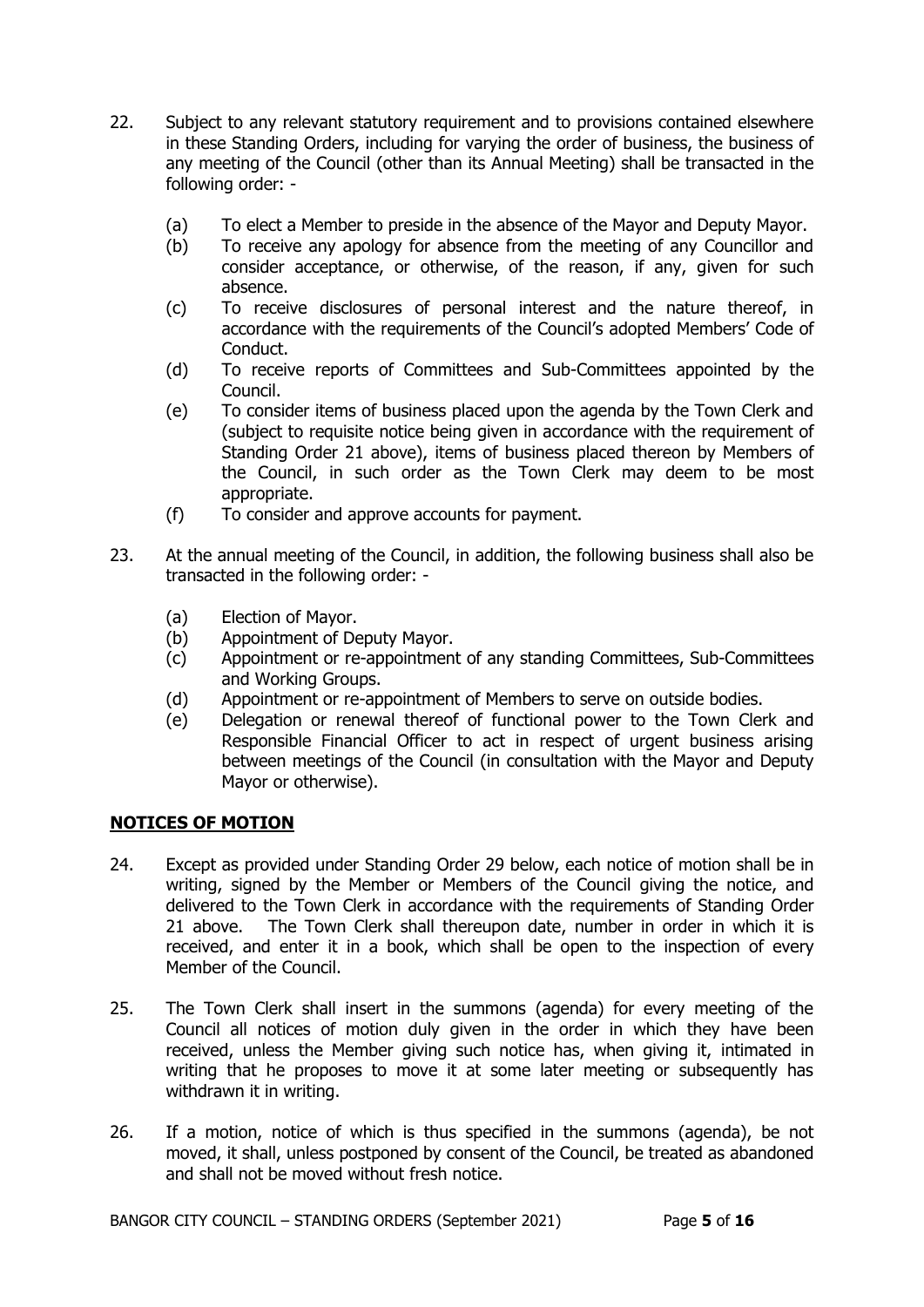- 27. Motions for which notice has been duly given, the subject matter of which comes within the delegations or terms of reference of any Committee or Sub-Committee of the Council shall, upon being moved, stand referred without discussion to such Committee or Sub-Committee or to such other Committee or Sub-Committee as the Council may determine, for consideration and report to the next available meeting of the Council, except that the Council, if it considers it convenient and conducive to the despatch of business, may allow such motion to be dealt with at the meeting at which it is moved.
- 28. Every notice of motion shall be relevant to some question over which the Council has power or which affects the City.

# **MOTIONS THAT MAY BE MOVED WITHOUT NOTICE**

- 29. The following motions may be moved without notice:
	- (a) To appoint a Chairman to preside at the meeting in the absence of the Mayor and Deputy Mayor
	- (b) In relation to the accuracy of the minutes of the previous meeting.
	- (c) To change the order of business.
	- (d) To proceed to the next business.
	- (e) To close or adjourn the debate on any particular item of business.
	- (f) To refer a matter to a Committee, Sub-Committee or Working Group.
	- (g) To appoint a Committee or Working Group and/or Members to serve thereon.
	- (h) To receive and/or adopt a report.
	- (i) To withdraw a motion.
	- (j) To amend a motion.
	- (k) To exclude the public and press in appropriate circumstances.
	- (l) To adjourn the meeting in the event of disorderly conduct.
	- (m) To suspend the requirements of any Standing Order, except where, by so doing, statutory requirements (i.e. those printed in **bold** print herein) would be purported not to apply.
	- (n) To adjourn the meeting.
	- (o) That the question be now put in relation to any item of business appearing on the agenda of a meeting.

#### **QUESTIONS**

30. A member may ask the Mayor or the Town Clerk any question relating to the functions or business of the Council, subject to seven clear days written notice thereof being given to the Town Clerk. Each such question shall be put and answered without discussion and the person to whom the question is put shall only decline to answer that question where it is in the public interest so to do.

#### **RULES OF DEBATE**

31. No discussion shall take place upon the minutes, except upon their accuracy. Corrections to the minutes shall be made upon the signing thereof. Proposed corrections thereto shall be submitted to the Town Clerk in writing prior to the meeting at which the minutes are to be signed.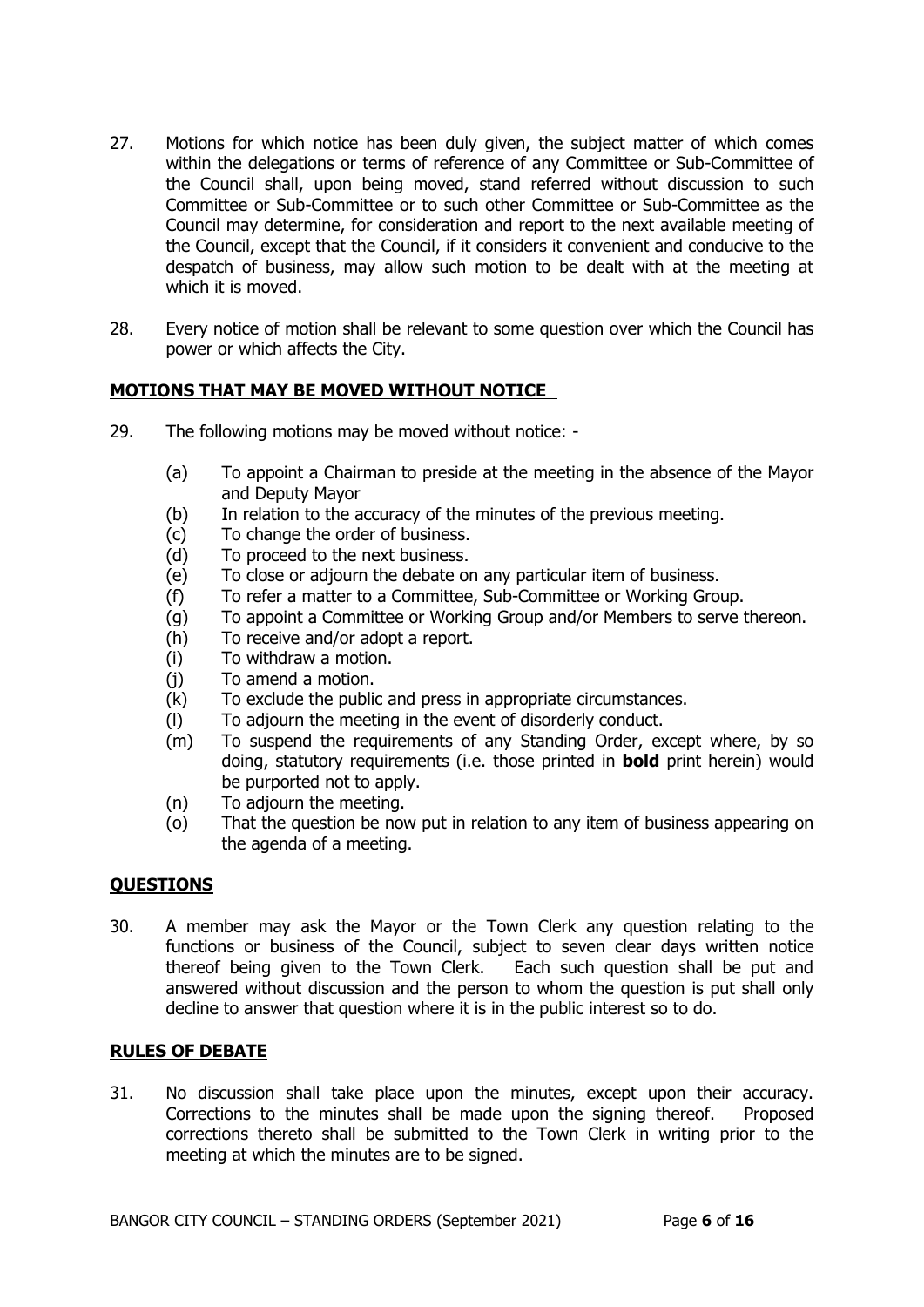- 32. Members shall direct their speeches only to the subject currently under discussion and address the Chairman. Excluding motions moved under Standing Order 40 below, the contributions or speeches by a Member shall relate only to the motion under discussion and shall not exceed five (5) minutes without the consent of the Chairman.
- 33. In the event of two or more Members requiring to speak, the Chairman shall determine the order of speaking.
- 34. A motion or amendment to a motion, other than in relation to an item of business included on the agenda, shall not be discussed unless it has been formally moved and seconded and, in the case of a motion, unless the required notice thereof has been given in accordance with Standing Order 24 above or is as referred to in Standing Order 29 above.
- 35. An amendment to a motion shall be only:
	- (a) to leave out words;
	- (b) to leave out words and insert or add others;
	- (c) to insert or add words,

but such omission or insertion of words shall not have the effect of introducing a new proposal into or of negativing the motion before the Council.

- 36. If an amendment be rejected, other amendments may be moved on the original motion. If an amendment be carried, the motion as amended shall take the place of the original motion and shall become the substantive motion upon which any further amendment may be moved.
- 37. The mover of a resolution shall have a right to reply immediately before the motion is put to the vote. Should an amendment be moved, the mover of the amendment shall be entitled to reply immediately before the amendment is put to the vote. A Member exercising a right of reply shall not introduce new matter. After the right of reply has been exercised or waived, a vote shall be taken without further discussion.
- 38. A Member may raise a point of order or make a personal explanation but a personal explanation shall be confined to some material part of a former speech by him at the same meeting which may have been misunderstood and he shall be entitled to be heard forthwith but the ruling of the Mayor on a point of order or on the admissibility of a personal explanation shall not be open to discussion. Whenever the Mayor rises during a debate, all other Members of the Council shall be silent.
- 39. A motion or amendment may be withdrawn by the mover with the concurrence of the seconder and the consent of the Council, which shall be signified without discussion, and it shall not be competent for any Member to speak upon it after the mover has asked permission for its withdrawal, unless such permission shall have been refused.
- 40. When a motion is under debate no other motion shall be moved except the following:-
	- (a) To amend the motion.
	- (b) To postpone consideration of the motion.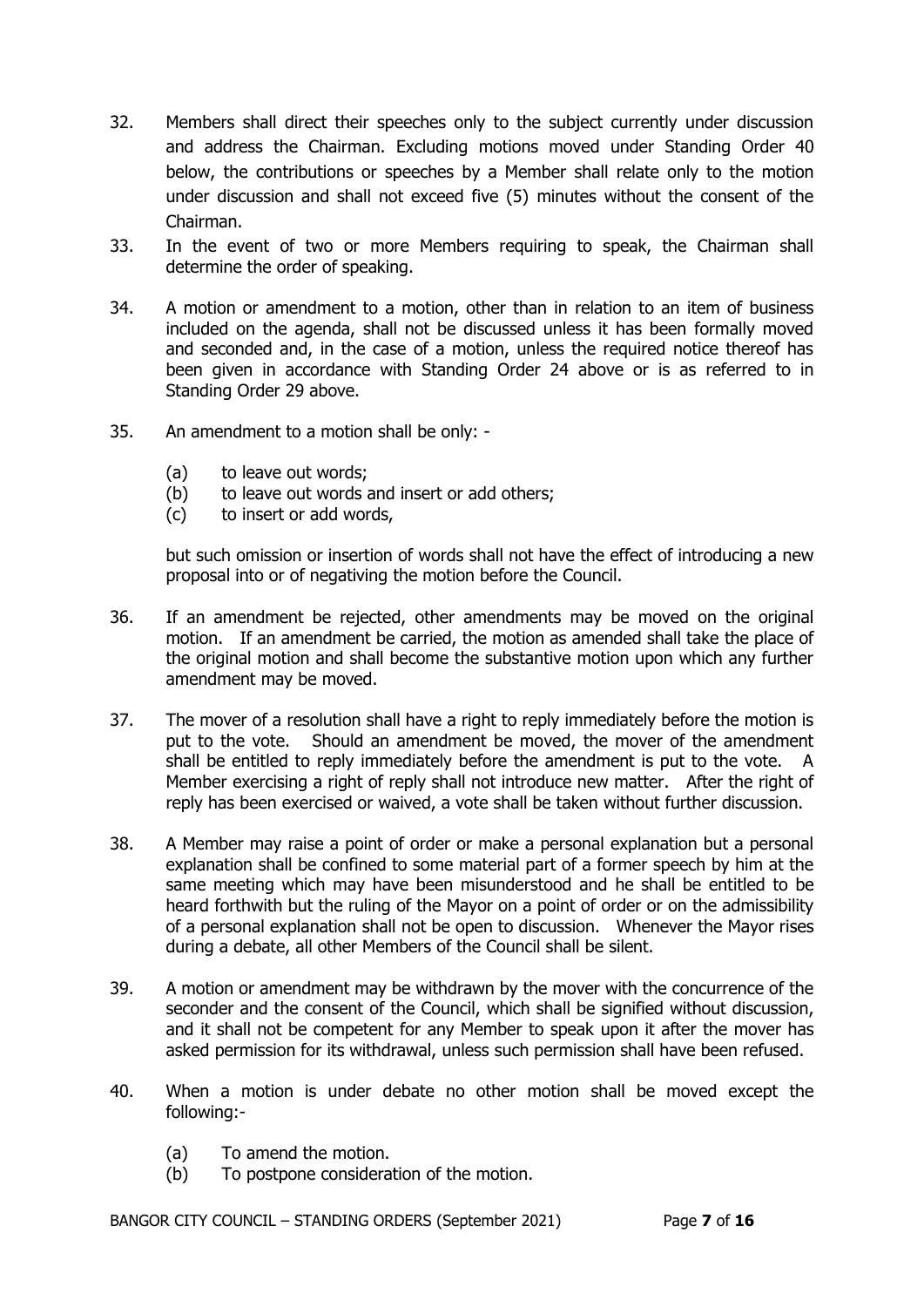- (c) To adjourn the meeting.
- (d) To adjourn the debate.
- (e) To proceed to the next business.
- (f) That the question be now put.
- (g) That a Member be not further heard.
- (h) That a Member do leave the meeting.
- (i) That the subject of debate be referred back to a Committee or Sub-Committee.
- (j) To exclude the public and press.
- 41. Without prejudice to the terms of these Standing Orders, or the statutory right of any Member to require the taking of a formal ballot on any matter to be determined by the Council, it shall be in order for decisions to be taken by the Council, or a Committee or Sub-Committee thereof, on the basis of consensus or tacit agreement.

# **RESCISIONS OF RESOLUTIONS**

42. No motion to rescind any resolution which has been passed within the preceding six months, nor any motion or amendment to the same effect as one which has been negatived within the preceding six months, shall be in order unless the notice thereof shall have been given and specified in the summons to the meeting and the notice shall bear, in addition to the name of the Member who proposed the motion, the names of at least one third of the Members of the Council; and when any such motion has been disposed of by the Council it shall not be competent for any Member to propose a similar motion within a further period of six months. This Standing Order shall not apply to motions which are moved by the Chairman or other Member of a Committee or Sub-Committee of the Council in pursuance of a recommendation of such Committee or Sub-Committee.

# **QUORUM**

- 43. **No business of the Council shall be transacted at a meeting of the Council unless at least one-third of the whole number of Members of the Council are present at the meeting. A quorum in relation to meetings of this Council shall, therefore, be at least seven Councillors. Where, however, more than one-third of the Members of the Council become disqualified at the same time, then, until the number of Members in office is increased to not less than two-thirds of the whole number of Members thereof, the quorum of the Council shall be determined by reference to the number of Members of the Council remaining qualified instead of by reference to the whole number of Members of the Council. So long as there shall be a quorum present at a meeting, it shall be in order for a decision to be taken on, say, a single voter, if nobody votes against. The fact that other Councillors present may be unable to vote, on account of having a personal interest in any particular matter for consideration, shall not affect the situation, the law making no reference to a quorum being calculated by reference only to the number of Members entitled to vote.**
- 44. Should a quorum not be present at a meeting of the Council or should the number of Members present fall below that of a quorum, the business not transacted at the meeting shall be transacted at the next ordinary meeting of the Council or at an extraordinary meeting thereof summoned for the purpose of considering it.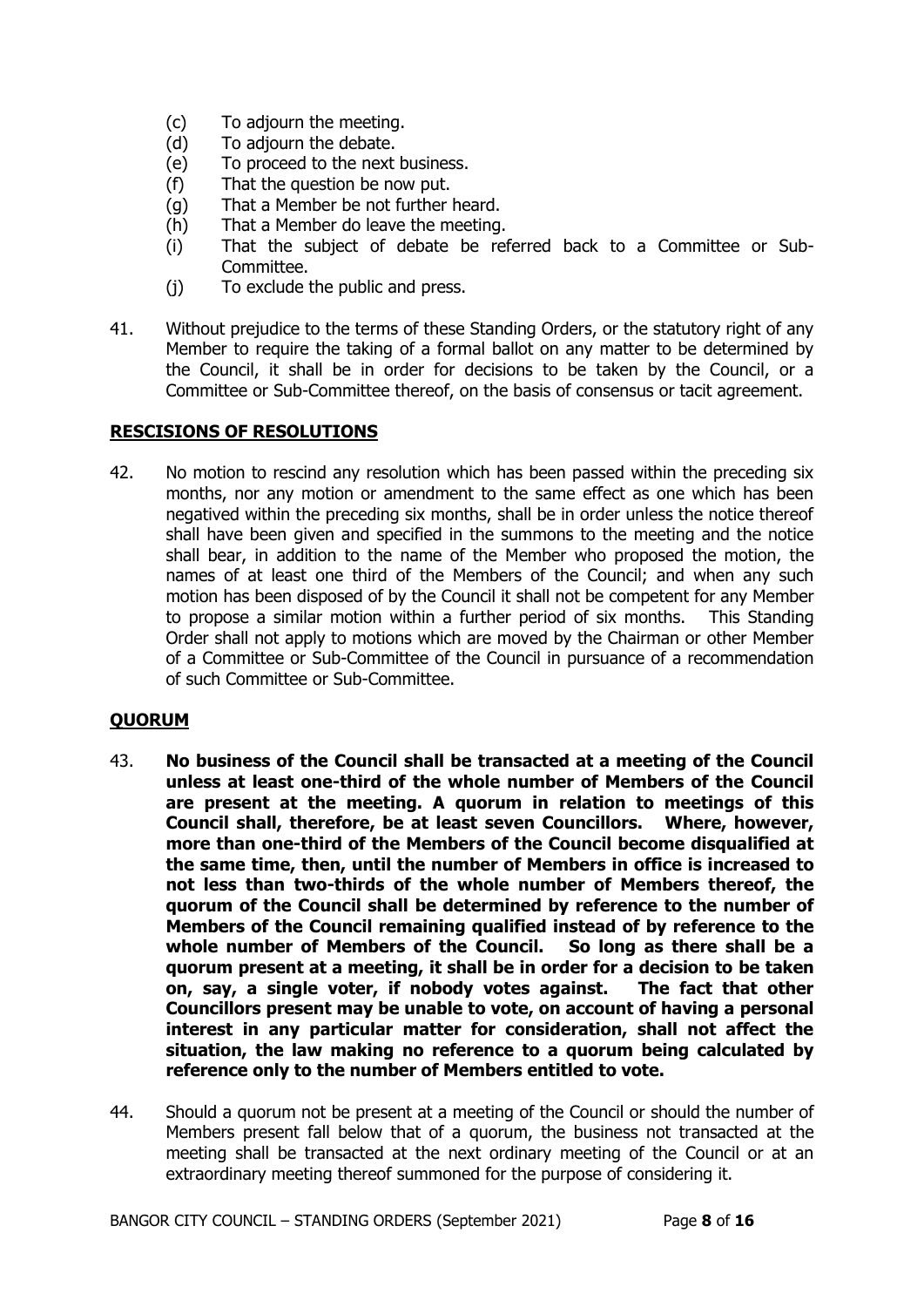- 45. Except where authorised by a statute or ordered by the Council, business shall not be transacted at a meeting of any Committee unless at least one quarter of the whole number of the Committee is present. Provided that in no case shall the quorum of a Committee be less than three Members.
- 46. Except as aforesaid or otherwise by the Committee which has appointed it, business shall not be transacted at a Sub-committee unless at least one quarter of the whole number of the Sub-committee is present. Provided that in no case shall the quorum of a Sub-committee be less than two Members.

# **VOTING**

- 47. **All questions coming or arising before the Council and its Committees and Sub-Committees shall be decided by a majority of the Members present and voting thereon at a properly convened meeting of the Council. The method of voting shall be by show of hands (or, alternatively, by secret ballot where the Council, Committee or Sub-Committee, as the case may be, so decide). However, on the requisition of any Member of the Council and supported by three other Members who signify their support by rising in their places, the voting on any question shall be recorded so as to show whether each Member present and voting did give his vote for or against that question.** A Member shall be entitled to have his name recorded in the minutes as voting against a specific matter or as abstaining from voting thereon.
- 48. In the event of there being an equality of votes and the Member presiding at a meeting of the Council or a Committee or Sub-Committee declining to give a second or casting vote, the relevant motion or amendment thereto shall fall to the ground and the Council, Committee or Sub-Committee, as the case may be, shall proceed to the next item of business; **other than in respect of the election of the Mayor, where the person presiding is required by law to exercise a casting vote.**
- 49. **In respect of voting where more than two persons have been nominated for a single vacancy (e.g. in respect of appointment to serve on an outside body or appointment of staff etc.) the successful candidate shall receive an absolute majority vote of those Members present and voting, the name of the person having the least number of votes being struck off the list and one or more fresh votes taken until a majority of votes is given in favour of one person.**

# **DISORDERLY CONDUCT**

- 50. No Member shall, at a meeting of the Council or a Committee or Sub-Committee thereof, persistently disregard the ruling of the person presiding thereat, wilfully obstruct business, or behave irregularly, offensively, improperly or in such a manner as to bring the Council into disrepute.
- 51. If, in the opinion of the person presiding thereat, a member has breached the requirements of Standing Order 50 above, any Member may move that the Member in question be no longer heard. That motion shall thereupon be put forthwith and without discussion.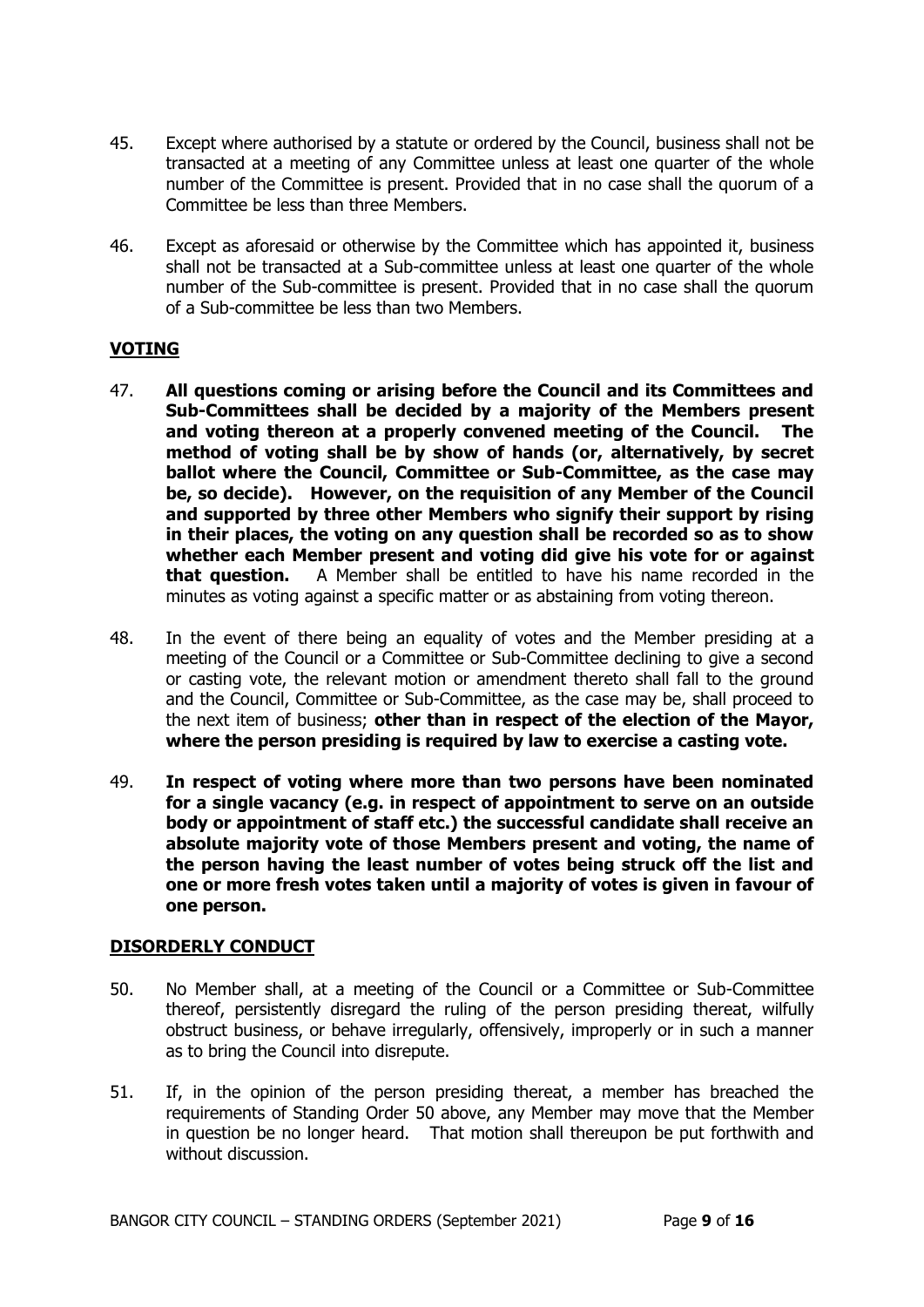52. In the event of such a motion being carried and the Member in question persists in breaching the requirements of Standing Order number 50, the person presiding may suspend the meeting or take such further steps as may reasonably be deemed to be necessary or expedient.

# **CANVASSING OF AND RECOMMENDATIONS BY MEMBERS**

- 53. Canvassing of Members, directly or indirectly, for any appointment to be made by the Council shall disqualify the candidate for such appointment and the Town Clerk shall make known to every candidate for such an appointment the terms of this Standing Order.
- 54. A Member shall not solicit for any person any Council appointment or recommend any person for such appointment or for promotion. The requirements of this Standing Order shall not, however, prevent a Member providing a written reference as to a candidate's ability, experience or character for submission to the Council with an application for appointment. Additionally, the terms of this Standing Order shall apply to tenders and quotations as if those persons submitting tenders or quotations were candidates for an appointment.

#### **PUBLIC ACCESS TO MEETINGS, INFORMATION, CONFIDENTIAL BUSINESS AND INSPECTION OF DOCUMENTS**

- 55. **Any meeting of the Council or of its Committees shall be open to the public. While any such meeting is open to the public, the Council or Committee, as the case may be, shall not have power to exclude members of the public therefrom. However, the Council or Committee, as the case may be, may by resolution, exclude the public and press (whether during the whole or part of the proceedings) whenever publicity would be prejudicial to the public interest by reason of the confidential nature of the business to be transacted or for other special reason stated in the resolution and arising from the nature of that business or of the proceedings. Where such a resolution is passed, the meeting shall not be required to be open to the public during the proceedings to which the resolution applies. The Council or Committee may treat the need to receive or consider recommendations or advice from sources other than Members, its Committees or Sub-Committees, as the case may be, as a special reason why publicity would be prejudicial to the public interest, without regard to the subject or purpose of the recommendations or advice. The provision of this Standing Order shall be without prejudice to any power of exclusion to suppress or prevent disorderly conduct or other misbehaviour at a meeting.**
- 56. **Under the provisions of the Public Bodies (Admission to Meetings) Act 1960, photographing, recording, broadcasting or transmitting the proceedings of a meeting by any means, whether by Councillors, members of the press or media or members of the public, is not permitted without the Council's** prior **consent**.
- 57. **Duly accredited representatives of newspapers attending for the purpose of reporting the proceedings for those newspapers shall, so far as practicable, be afforded reasonable facilities for taking their report and,**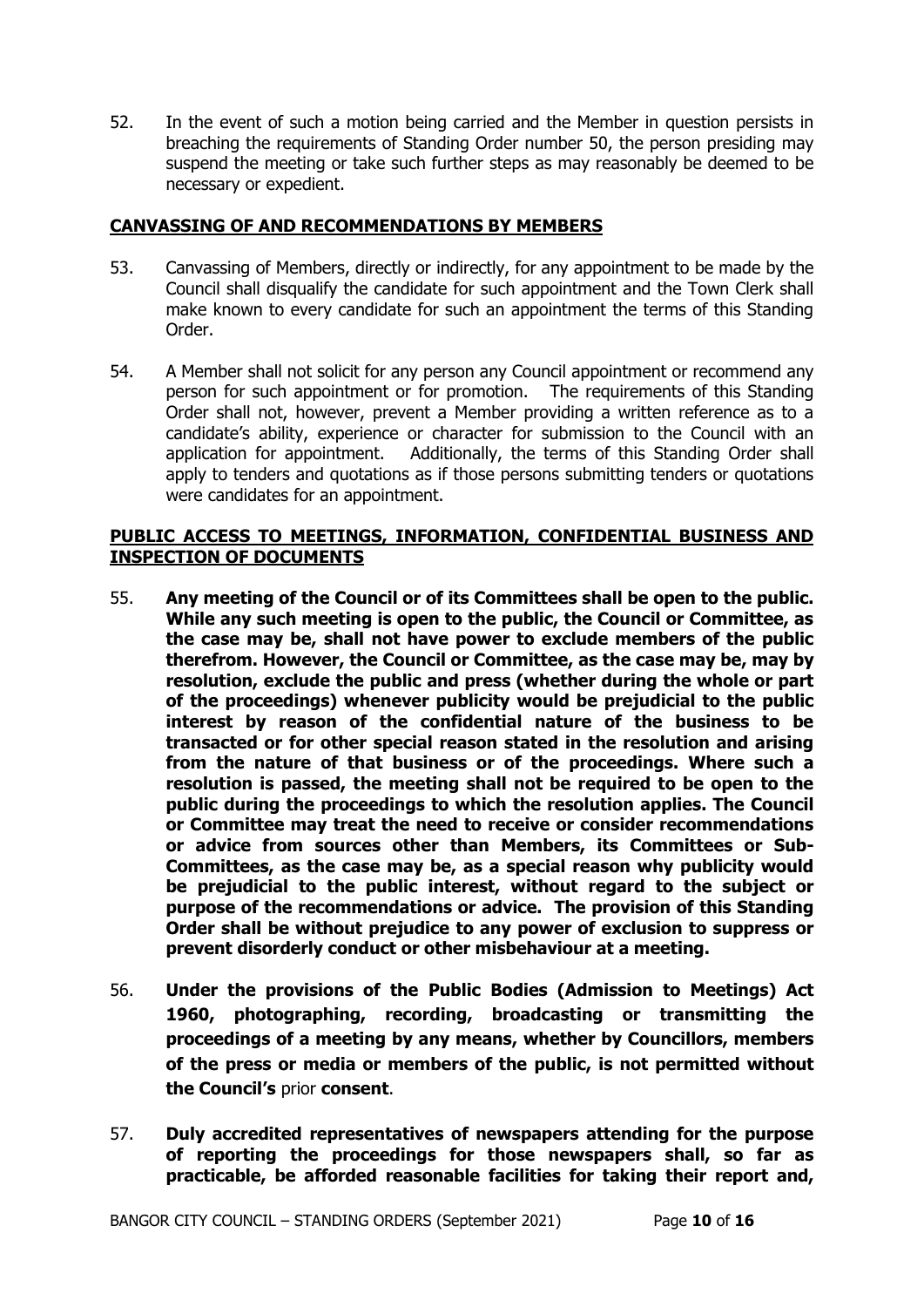# **unless the meeting is held in premises not belonging to the Council, for telephoning the report at their own expense.**

- 58. This Council shall also adhere to the principles of openness in relation to public access to its meetings and documents, as referred to in Section 100 A to K etc. of the Local Government Act 1972 (as inserted therein by the Local Government (Access to Information) Act 1985), as if it were a principal council (i.e. a Welsh County or County Borough Council), insofar as it is possible and practicable so to do in relation to the functions of the Council, particularly in relation to admission of the public to meetings of Sub-Committees and to public access to agendas, reports, minutes and background papers. **The Council shall also strictly comply with and adhere to any present or future requirements affecting it contained in the Freedom of Information Act 2000 and Statutory Instruments made thereunder.**
- 59. Notwithstanding the principles of openness in the Council's dealings, as referred to in Standing Order 56 above, no Member shall disclose to any person not a Member of the Council any business declared to be confidential by the Council.
- 60. Requests from the press or other media for an oral or written comment or statement from the Council, its Councillors or staff shall be handled in accordance with the Council's Press and Media Policy. Other comments, statements or contact with the press and media shall be conducted in accordance with the Council's Press and Media Policy and Social Media Protocol.
- 61. A Member shall, but only for the purpose of undertaking his/her functions, duties and responsibilities as a Councillor, be entitled to inspect any document in the possession of the Council and, where practicable, shall on request be supplied with a copy thereof for that purpose. However, if this document contains "exempt information" falling within paragraphs 12 - 18 of Part 4 of Schedule 12A of the Local Government Act 1972, this entitlement depends upon the Member's ability to demonstrate that he/she has the necessary "need to know" this information. In this respect a Member has no right to "a roving commission" to go and examine the documents of the Council. If a Member's motive for seeing documents is indirect, improper or ulterior, access may be refused. The crucial question is the "need to know" which will be determined by the Council's Proper Officer. In the event of a dispute, the matter will be referred to the Gwynedd Council Monitoring Officer / Standards Committee for resolution.

#### **APPOINTMENT OF STAFF**

- 62. The Council shall appoint such officers and other employees as it thinks necessary, including a Town Clerk, for the proper discharge of its functions. **The terms of appointment or conditions of employment of every such officer or other employee shall be deemed to incorporate the Code of Conduct set out in the Schedule to the Code of Conduct (Qualifying Local Government Employees)(Wales) Order 2001.**
- 63. **The Council shall appoint a Responsible Financial Officer** (who may also be its Town Clerk)**, with prescribed duties and responsibilities, to undertake its functions under Section 151 of the Local Government Act 1972 and Regulation 4 of the Accounts and Audit Regulations 1996.**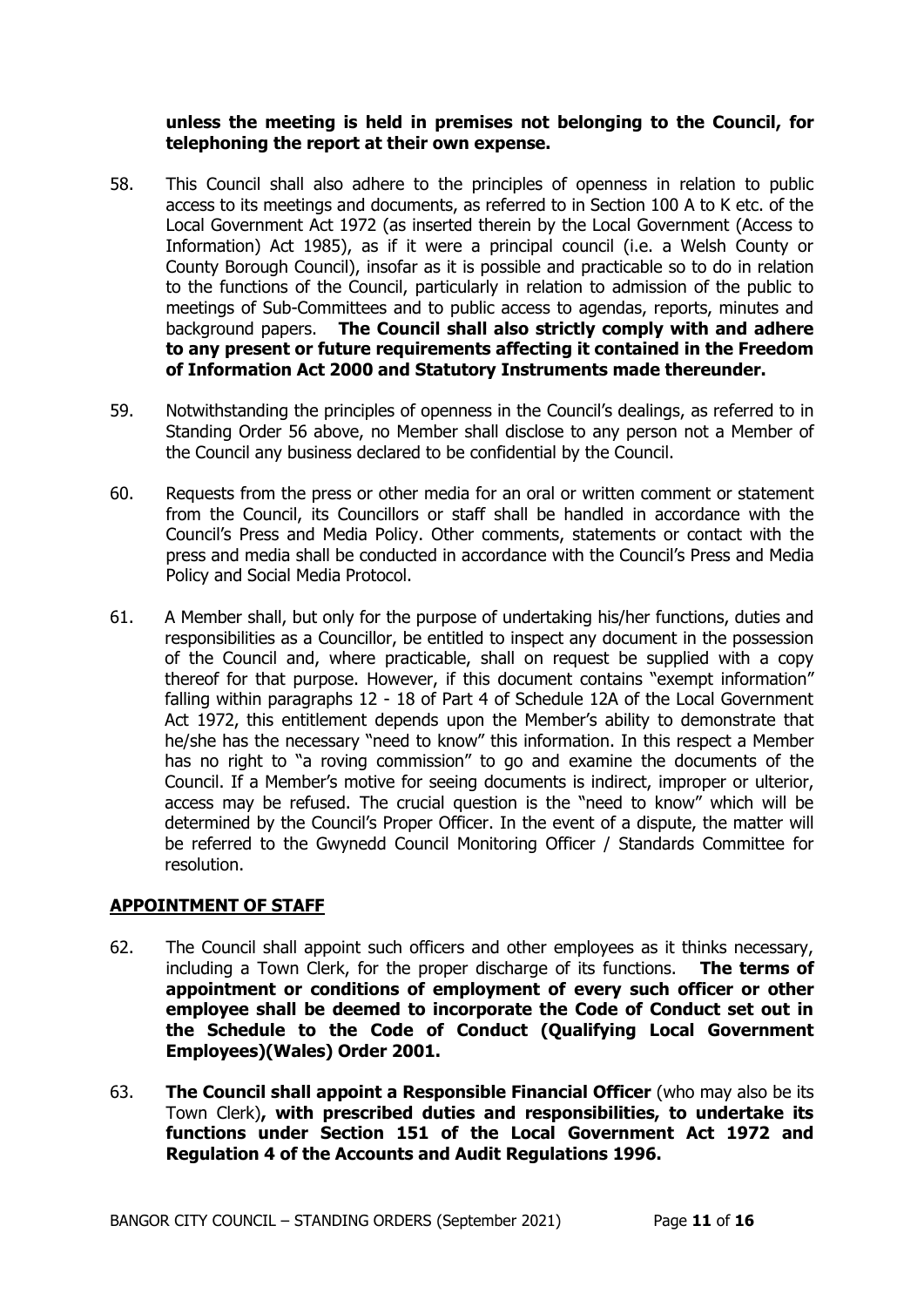- 64. **The Council shall appoint a completely independent internal auditor to undertake the functions prescribed under Regulation 5 of the Accounts and Audit Regulations 1996 and Codes of Audit Practice drawn up in relation thereto by the Audit Commission** and shall give its consideration to any recommendations or observations made by him from time to time**.**
- 65. **Every appointment of a person to a paid office or employment under the Council shall be made on merit, subject to any relevant statutory exceptions to that requirement and, in order to avoid any possible accusation of bias, employees of the Council shall not be involved in any appointment, or any other decisions relating to discipline, promotion or pay and conditions for any other employee, or prospective employee, to whom they are related, or with whom they have a close personal relationship outside work.**

# **CONTRACTS**

- 66. **Where it is intended to enter into a contract exceeding £25,000 but not exceeding £70,000 in value or amount for the supply of goods or materials or for the execution of works, the Council's Responsible Financial Officer shall give at least one weeks public notice of such intention in the same manner as public notice of meetings of the Council is given.**
- 67**. Subject to the requirements of Standing Order number 68 below, where the value of the intended contract exceeds £70,000 in value or amount, similar notice shall be given in addition in such newspapers circulating in the district as the Council shall direct.**
- 68**. Where, in the opinion of the Council, the goods, materials or work are of a specialist nature, as an alternative to the requirements of Standing Orders 66 and 67 above, tenders may be invited from at least three contractors, selected by the Council, specialising in the type of work etc. comprising the contract in question.**
- 69. **The notice, or invitation to submit a tender, for a contract exceeding £70,000 in value or amount shall state the general nature of the intended contract and state the name and address of the person to whom tenders are to be addressed and the last date by which those tenders should reach that person in the ordinary course of post.**
- 70. **Tenders/quotations received shall be opened by the Responsible Financial Officer, or other person to whom tenders are required to be addressed, in the presence of the Council or Committee/Sub-Committee/Officer to which/whom the power to award the contract may have been delegated.**
- 71**. The Council is not bound to accept the lowest tender.**
- 72**. Should no tenders be received or should all the tenders be identical, the Council etc. may make such arrangements for procuring the goods or materials or executing the works as it thinks fit.**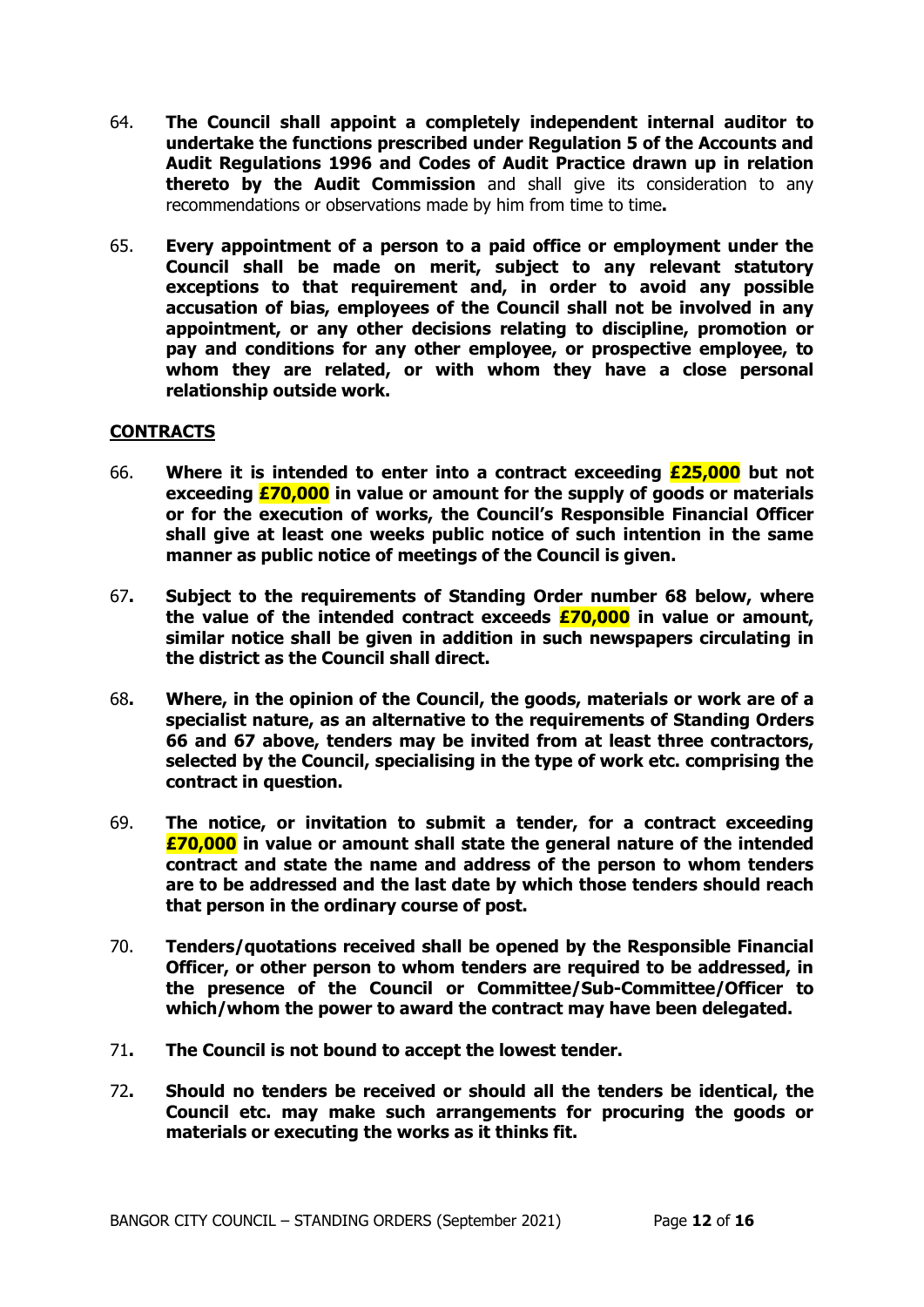- 73**. A notice/invitation to tender issued in accordance with the requirements of Standing Orders numbers 66, 67, 68 and 69 above shall contain a statement of the effect of Standing Order number 54 in relation to tenders and quotations.**
- 74**. No Member of the Council shall, in the name of the Council, issue orders, or transmit instructions or directions, unless such orders etc. are specifically authorised by the Council or in accordance with powers properly delegated to a Committee, Sub-Committee or Officer and the requirements of these Standing Orders and the Council's Financial Regulations shall be strictly adhered to in respect thereof.**
- 75. **Where the value of a contract is likely to exceed £138,893 (or other threshold specified by the Office of Government Commerce from time to time) the Council must consider whether the Public Contracts Regulations 2006 (SI No. 5, as amended) and the Utilities Contracts Regulations 2006 (SI No. 6, as amended) apply to the contract and, if either of those Regulations apply, the Council must comply with EU procurement rules.**

# **EXECUTION OF DOCUMENTS**

76. **All relevant documents (e.g. those relating to land transactions etc.) shall be executed under the common seal of the Council (or, should the Council not have a seal, signified by an instrument signed and sealed by two Members of the Council,** who shall be appointed thereby for that purpose, upon formal authority being given thereto by resolution of the Council).

#### **PROPER OFFICER**

- 77. Where a statute, regulation or order confers functions or duties on the Proper Officer of the Council, in the following cases that officer shall be the Town Clerk:
	- i To receive and record the Declarations of Acceptance of Office.
	- ii To receive and record notices disclosing pecuniary interests.
	- iii To receive and retain plans and documents.
	- iv To sign notices and other documents on behalf of the Council.
	- v To receive copies of bylaws made by the Unitary Council.
	- vi To attest copies of bylaws made by the Unitary Council.
	- vii To sign summonses to attend meetings of the Council.

In any other case, the Proper Officer shall be the person nominated by the Council and, in default of nomination, the Town Clerk.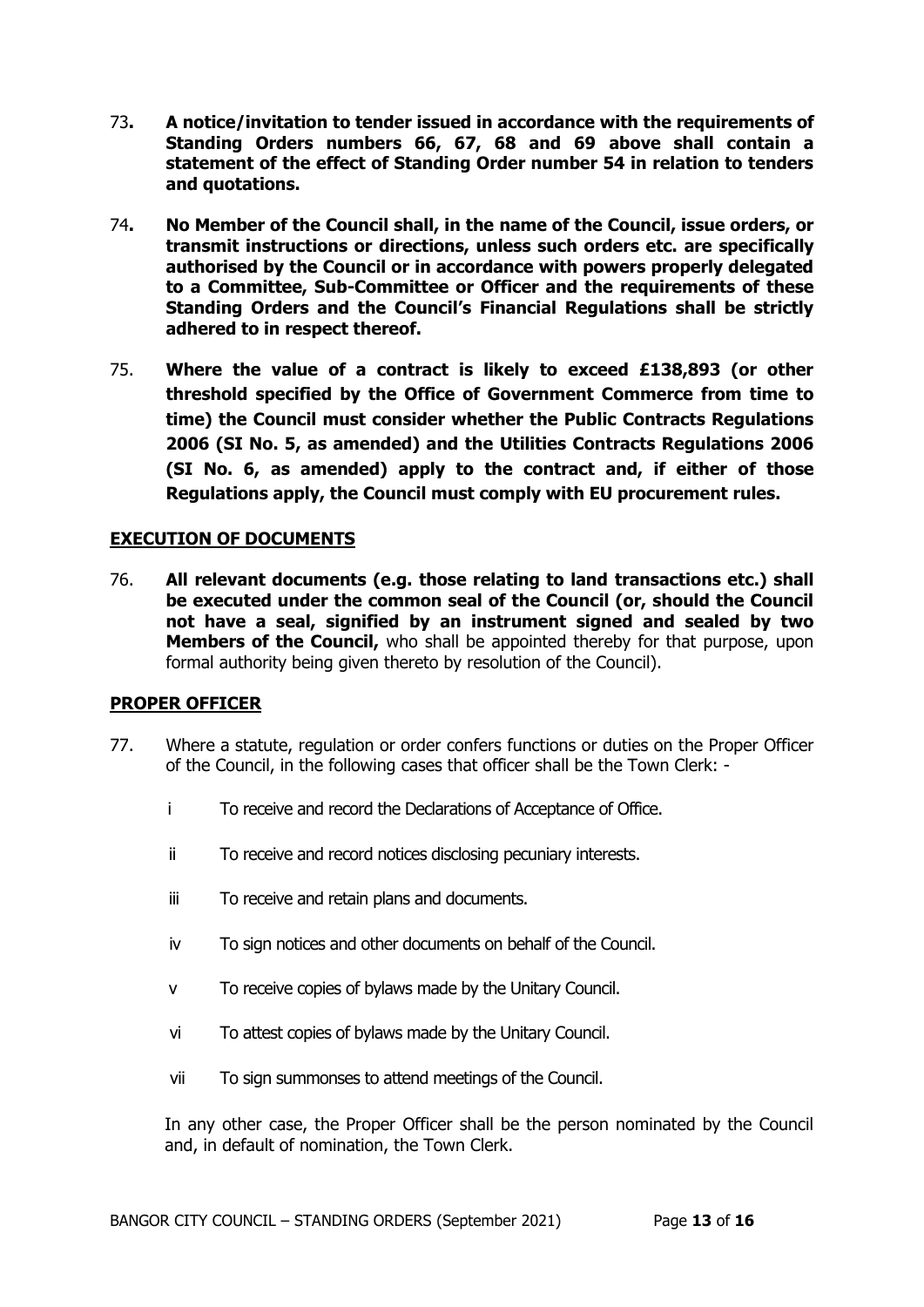# **EXPENDITURE AND FINANCIAL MANAGEMENT**

78. **The terms and requirements of the Council's approved Financial Regulations shall be adhered to in relation to any decisions relating to expenditure** and the Council shall receive and give due consideration to any recommendations or observations made by its Internal Auditor in relation to the financial management of its affairs.

#### **MEMBERS' AND OFFICERS' CODES OF CONDUCT**

**Paragraphs 79 – 98 superseded by the new Model Code of Conduct for Members adopted by Council on 21 April 2008.** 

- 99. **Employees of the Council are expected to observe the terms of the relevant Code of Conduct issued by the National Assembly for Wales. This includes that the public is entitled to expect the highest standards of conduct from the Council's employees, their role being to serve the Council in providing advice, implementing its policies, and delivering services to the local community. In performing their duties, they shall act with integrity, honesty, impartiality and objectivity.**
- 100. **Such employees serve the whole of the Council and are accountable to, and owe a duty to the Council. They shall act in accordance with the principles set out in the Code, recognising the duty of all public sector employees to discharge public functions reasonably and according to the law.**
- 101. **The Council's employees shall follow every lawfully expressed policy of the Council and shall not allow their own personal or political opinions to interfere with their work.**
- 102. **Mutual respect between employees and Councillors is essential to good local government, and working relationships should be kept on a professional basis. Employees should deal with the public, Councillors and any other employees sympathetically, efficiently, and without bias.**
- 103. **Employees shall comply with policies relating to equality issues, as agree by the Council, in addition to the requirements of the law.**
- 104. **Employees shall ensure that they use public funds entrusted to them in a responsible and lawful manner, and shall not utilise property, vehicles or other facilities of the Council for personal use unless authorised to do so.**
- 105. **Whilst employees' private lives are their own concern, they shall not allow their private interests to conflict with their public duty. They shall not misuse their official position or information acquired in the course of their employment to further their private interests, or the interests of others. In particular, they shall comply with: -**
	- **(a) any rules of the Council on the registration and declaration by employees of financial and non-financial interests,**
	- **(b) any rules of the Council on the declaration by employees of hospitality or gifts offered to or received by them, from any person**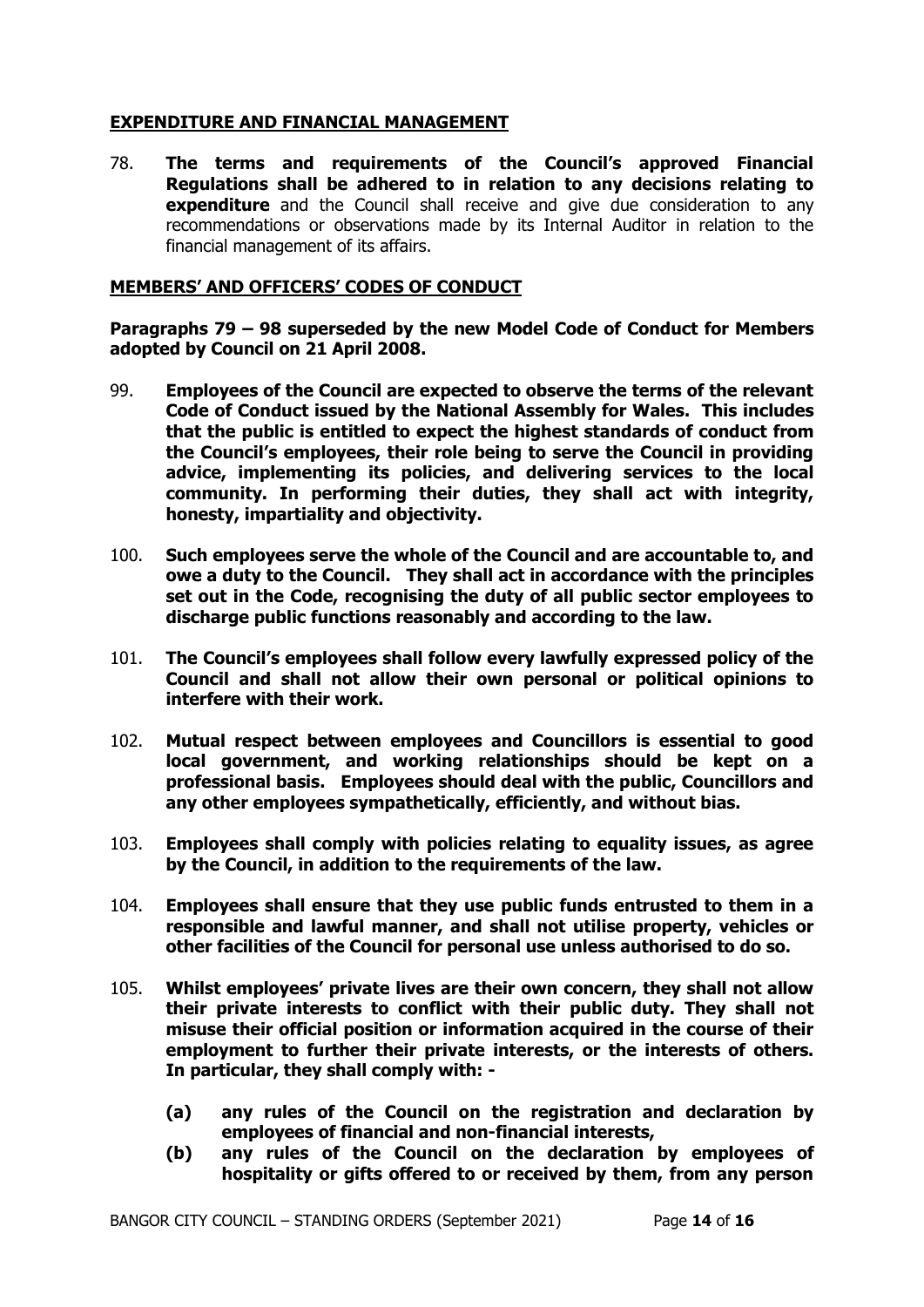**or organisation doing or seeking to do business, or otherwise benefiting or seeking to benefit from relationship with the Council. Employees shall not accept benefits from a third party unless authorised to do so by the Council.**

- 106. **In the event that an employee becomes aware of activities which that employee believes to be illegal, improper, unethical or otherwise inconsistent with the employees' Code, the employee should report the matter, acting in accordance with the employee's rights under the Public Interest Disclosure Act 1998, and with any confidential reporting procedure of the Council, or any other procedure designed for this purpose.**
- 107. **Openness in the dissemination of information and decision-making should be the norm in relevant authorities. However, certain information may be confidential or sensitive and, therefore, not appropriate for a wide audience. Where confidentiality is necessary to protect the privacy or other rights of individuals or bodies, information should not be released to anyone other than a City Councillor, employee or other person who is entitled to receive it, or needs to have access to it for the proper discharge of their functions. Nothing in the Code shall be taken as overriding existing statutory or common law obligations to keep certain information confidential, or to divulge certain information.**
- 108. **Employees involved in the recruitment and appointment of staff shall ensure that appointments are made on the basis of merit. In order to avoid any possible accusation of bias, employees shall not be involved in any appointment, or any other decisions relating to discipline, promotion or pay and conditions for any other employee, or prospective employee, to whom they are related, or with whom they have a close personal relationship outside work.**
- 109. **Where a Monitoring Officer is undertaking an investigation in accordance with Regulations made under Section 73(1) of the Local Government Act 2000, an employee shall comply with any requirement made by the Monitoring Officer in connection with such an investigation.**

# **WELSH LANGUAGE SCHEMES AND USE OF WELSH LANGUAGE**

- 110. **Councillors, Officers and any other employees, shall adhere to the requirements of any Welsh Language Scheme or revised Scheme made by the Council under the Welsh Language Act 1993 and approved by the Welsh Language Board.**
- 111. The Council shall conduct the business at its meetings bilingually in both the Welsh and English languages.

# **HUMAN RIGHTS**

112. **So far as it is possible, primary legislation and subordinate legislation must be read and given effect in a way which is compatible with the rights and fundamental freedoms referred to in the European Convention on Human Rights set out in the Human Rights Act 1998 and it is, therefore, generally**